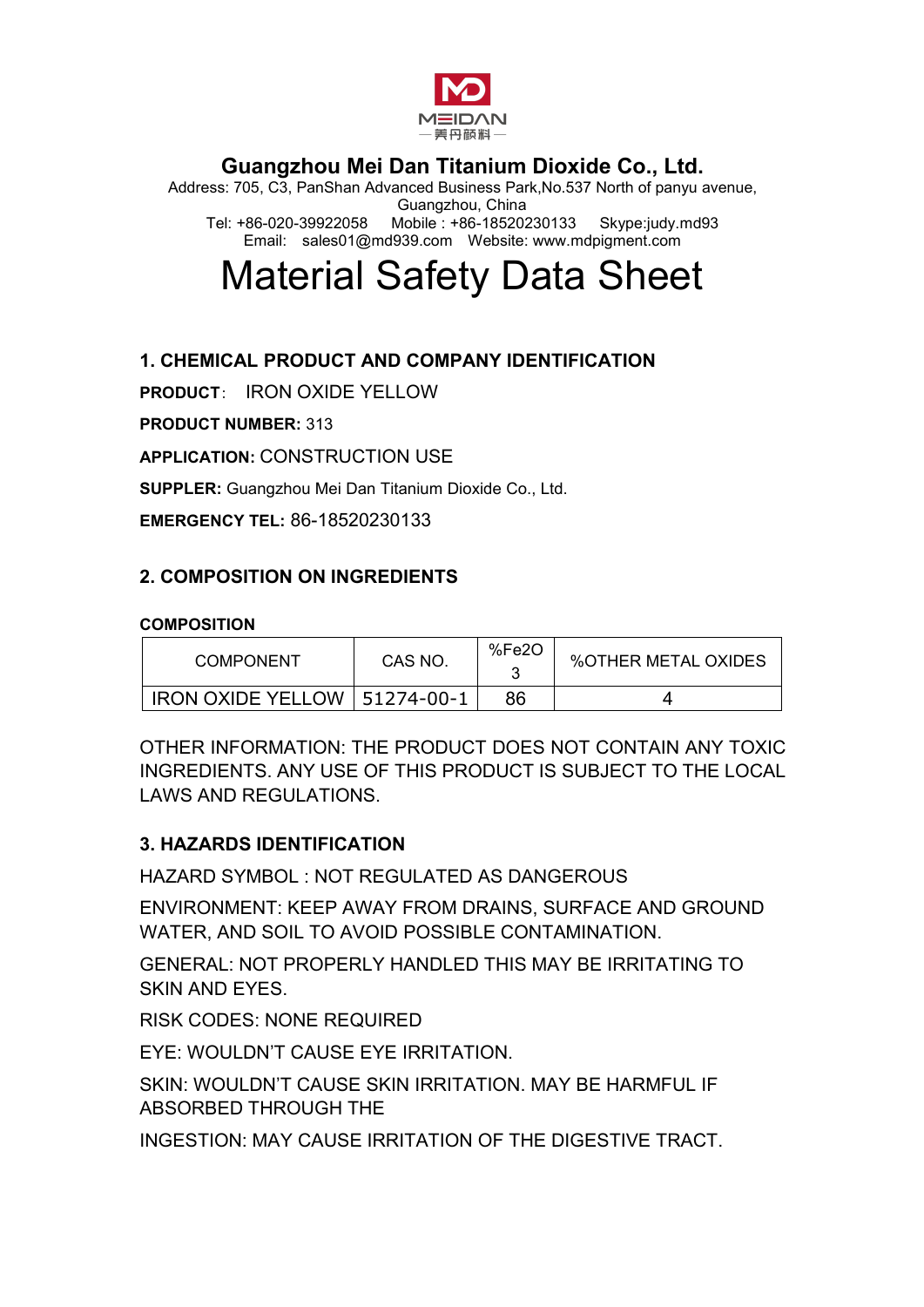

Address: 705, C3, PanShan Advanced Business Park,No.537 North of panyu avenue,

Guangzhou, China Tel: +86-020-39922058 Mobile : +86-18520230133 Email: sales01@md939.com Website: www.mdpigment.com

## **4. FIRST AID MEASURES**

**EYES:**

FLUSH EYES WITH PLENTY OF WATER FOR AT LEAST 15 MINUTES,

OCCASIONALLY LIFTING THE UPPER AND LOWER EYELIDS. GET MEDICAL AID.

**SKIN:**

GET MEDICAL AID. FLUSH SKIN WITH PLENTY OF WATER FOR AT LEAST 15

MINUTES WHILE REMOVING CONTAMINATED CLOTHING AND SHOES. **INGESTION:**

GET MEDICAL AID. WASH MOUTH OUT WITH WATER.

#### **INHALATION:**

REMOVE FROM EXPOSURE AND MOVE TO FRESH AIR IMMEDIATELY. **NOTES TO PHYSICIAN:**

TREAT SYMPTOMATICALLY AND SUPPORTIVELY.

## **5. FIRE FIGHTING MEASURES**

## **GENERAL INFORMATION:**

AS IN ANY FIRE, WEAR A SELF-CONTAINED BREATHING APPARATUS IN PRESSURE-DEMAND, MSHA/NIOSH (APPROVED OR EQUIVALENT), AND FULL PROTECTIVE GEAR.

## **EXTINGUISHING MEDIA:**

USE WATER SPRAY, DRY CHEMICAL, CARBON DIOXIDE, OR CHEMICAL FOAM.

## **6. PERSONAL PRECAUTIONS MEASURES**

REFER TO SECTION FOR PERSONAL PROTECTION EQUIPMENT INFORMATION ENVIRONMENTAL PRECAUTIONS

DO NOT DISCHARGE INTO LAKES, STREAMS, PONDS OR PUBLIC WATERS.

CLEANUP PROCEDURES

SMALL SPILLS SHOULD BE ADSORBED BY DIRT, SAND OR OTHER SUITABLE ABSORBENT.

LARGE SPILLS MAY BE PUMPED INTO CLOSED CONTAINERS FOR RECOVERY OR DISPOSAL.

## **7. HANDLING AND STORAGE**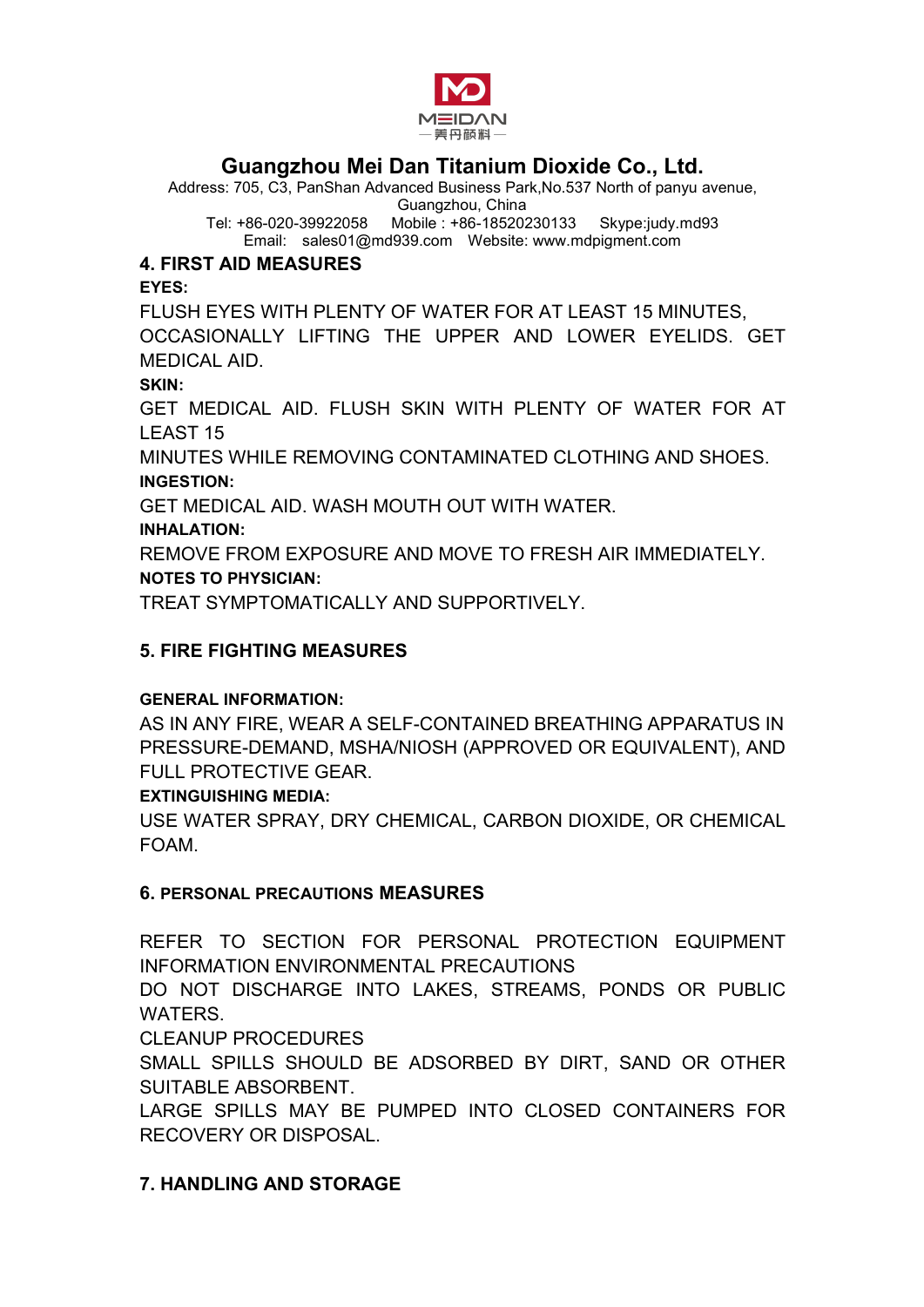

Address: 705, C3, PanShan Advanced Business Park,No.537 North of panyu avenue,

Guangzhou, China Tel: +86-020-39922058 Mobile : +86-18520230133 Email: sales01@md939.com Website: www.mdpigment.com

#### **HANDLING:**

AVOID BREATHING DUST, .AVOID CONTACT WITH EYES. **STORAGE:** STORE IN A DRY AREA. **8.EXPOSURE CONTROLS/PERSONAL PROTECTION ENGINEERING CONTROLS:** USE ADEQUATE VENTILATION TO KEEP AIRBORNE CONCENTRATIONS LOW. **PERSONAL PROTECTIVE EQUIPMENT EYES:** NOT AVAILABLE. **SKIN:** WEAR APPROPRIATE PROTECTIVE GLOVES TO PREVENT SKIN. **CLOTHING:** WEAR APPROPRIATE PROTECTIVE CLOTHING TO PREVENT SKIN

## **9. PHYSICAL AND CHEMICAL PROPERTIES**

**PHYSICAL STATE:** POWDER **COLOR:** RED **TYPE:** IRON OXIDE YELLOW **PURITY** < 96% **OIL ABSORPTION**:20 **SOLUBLE MATTER IN WATER,%:**0.5MAX **RESIDUE AFTER SIFTING(45 UM),%:**0.5MAX **TINTING STRENGTH(COMPARED WITH STANDARD),%:** 85-90 **RES. ON** 325 **MESH PH:** 8-10

# **10.TOXICOLOGICAL INFORMATION**

NO ANY TOXIC INGREDIENTS

## **11.ECOLOGICAL INFORMATION**

## **12.DISPOSAL CONSIDERATIONS**

DISPOSE OF IN A MANNER CONSISTENT WITH FEDERAL, STATE, AND LOCAL REGULATIONS.